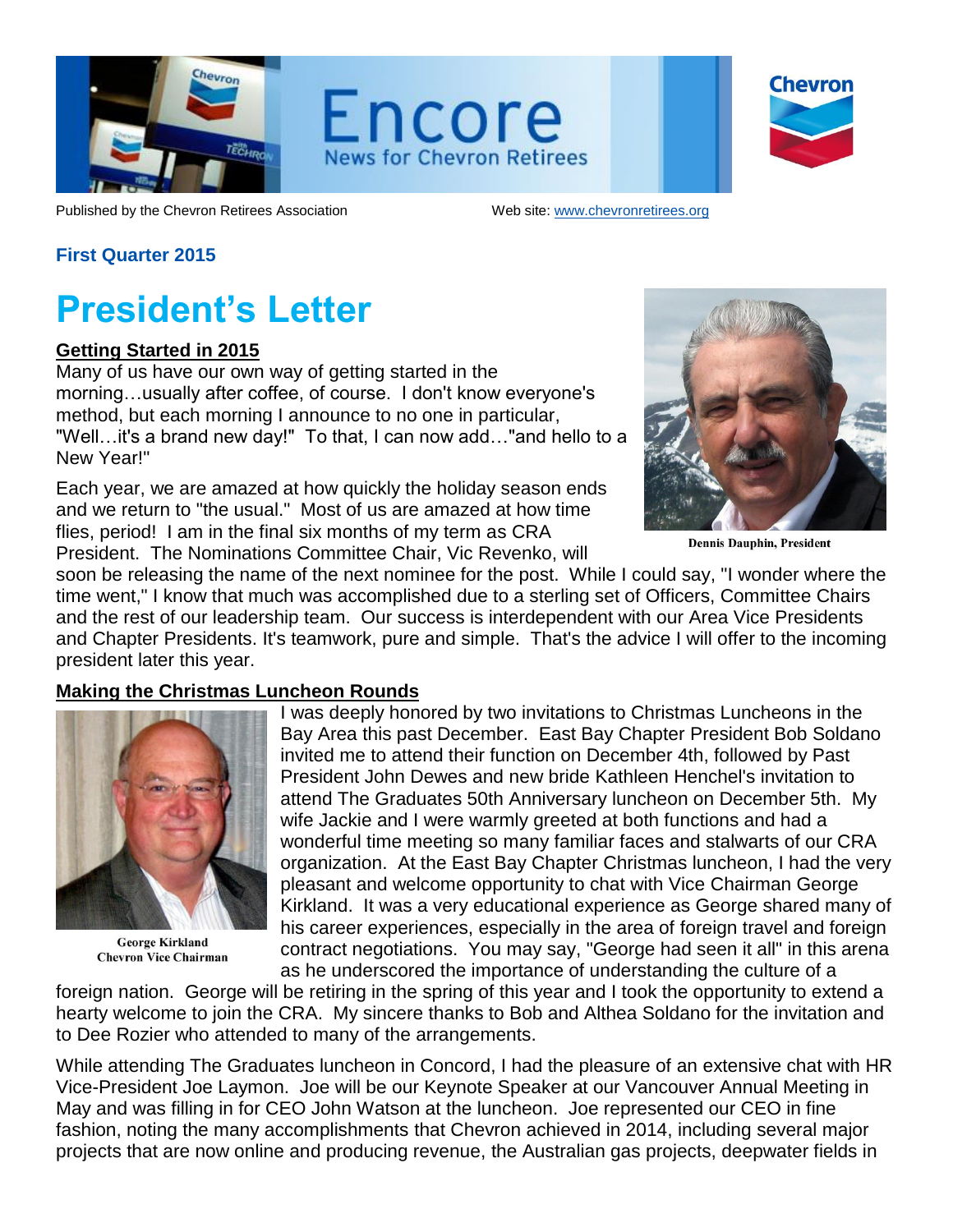the Gulf of Mexico, and the new Premium Base Oil Plant (PBOP) at the Pascagoula Refinery. Joe highlighted the success of our safety measures in 2014, noting that Chevron's goal is to have every employee and contractor who goes to work in the morning return home safe and sound at the end of the day. My thanks to John Dewes for the invitation; it was a great opportunity to meet the large number of retirees who have supported this function for many years. It was a wonderful start to the season!

## **An Outstanding Salute To Our Retirees**

Earlier this year, Chevron attorney Jennifer Ferratt contacted AVP Pat Ketcham of the Gulf Coast area for some assistance with regard to pending and ongoing litigation concerning the South Louisiana oilfields. Jennifer noted, "We are looking for individuals who are knowledgeable about the operations of Chevron and its affiliates and predecessors. In particular, we are looking for people…to help (us) understand data/documents/issues regarding past operations…" Well, Ms Ferratt came to the right place and assist we did.

As an expression of her appreciation of the valuable knowledge and experience provided by our retirees, Ms Ferratt sent me a letter stating, "The Chevron Retiree Association has been a very important resource for us in our search for individuals with this kind of knowledge. The association has extended open invitations for our legal team to attend its chapter meetings, communicate to members, and has offered to help in any way they can. As a result of CRA's well-organized network of retirees – and especially its success in keeping its members engaged and connected – has benefited our effort significantly. We have had a tremendous response from CRA members to our outreach, and are in the process of interviewing several volunteers about their work history and background knowledge. Chevron's legal team is very grateful to CRA for its ongoing support of this important project."

I was very proud, of course, to share this letter with HR Vice-President Joe Laymon, who in turn shared it with Chevron's Executive Committee. Chevron General Counsel Hewitt Pate expressed his personal thanks and appreciation for the assistance provided to Ms Ferratt.

### **2014 Fall Management Meeting (FMM), San Ramon**

On October 15th, members of our CRA leadership team (Al Horan, Benefits; Pat Branson, Treasurer; MJ Stone, Secretary; Frank Coe, Communications; Skip Rhodes, Public Affairs and I) met with members of Chevron's executive management. The corporate hosts attending were: Nancy Smith (General Manager-HR) representing Vice-President Joe Laymon, who provided us with a business update; Claudia Polidori and Anne Manha (HR), covering the October Open Enrollment plans; Suzanne Walden (VP-Marketing), Chevron Federal Credit Union, who covered the new Health Savings Accounts (HSA) to be offered by the CFCU; Deb McNaughton (PGPA), along with Alex Cunningham (Humankind), Lloyd Avram (Chevron Advocacy Network - CAN), and Blair Blackwell (Science, Technology, Engineering and Math - STEM), each covering their area of specialty and its correlation with the CRA.

As usual, the FMM was a very valuable conference for us in maintaining our rapport and ties to ChevCorp. This year had a very full agenda, both morning and afternoon. Our discussions were thorough, informative, yet relaxed and conducted in a most friendly atmosphere of camaraderie and friendship. Our CRA Secretary, MJ Stone, prepared her usual comprehensive minutes, which were sent to all Directors. It is essential that we share the results of this meeting in order to keep everyone informed; what was said and accomplished well exceeds the space for this letter.

### **Conference with HR Vice President Joe Laymon**

Due to a severe storm, my scheduled flight to San Ramon was cancelled, thus wiping out my personal interview with Mr. Laymon the day prior to the FMM agenda. Consequently, we spoke over the phone several days after my return home. During our conversation, Joe reiterated his staunch support of our retiree health plans and his continued admiration and respect for our retirees who "laid the foundation of success" which Chevron presently enjoys. We discussed the glowing letter of praise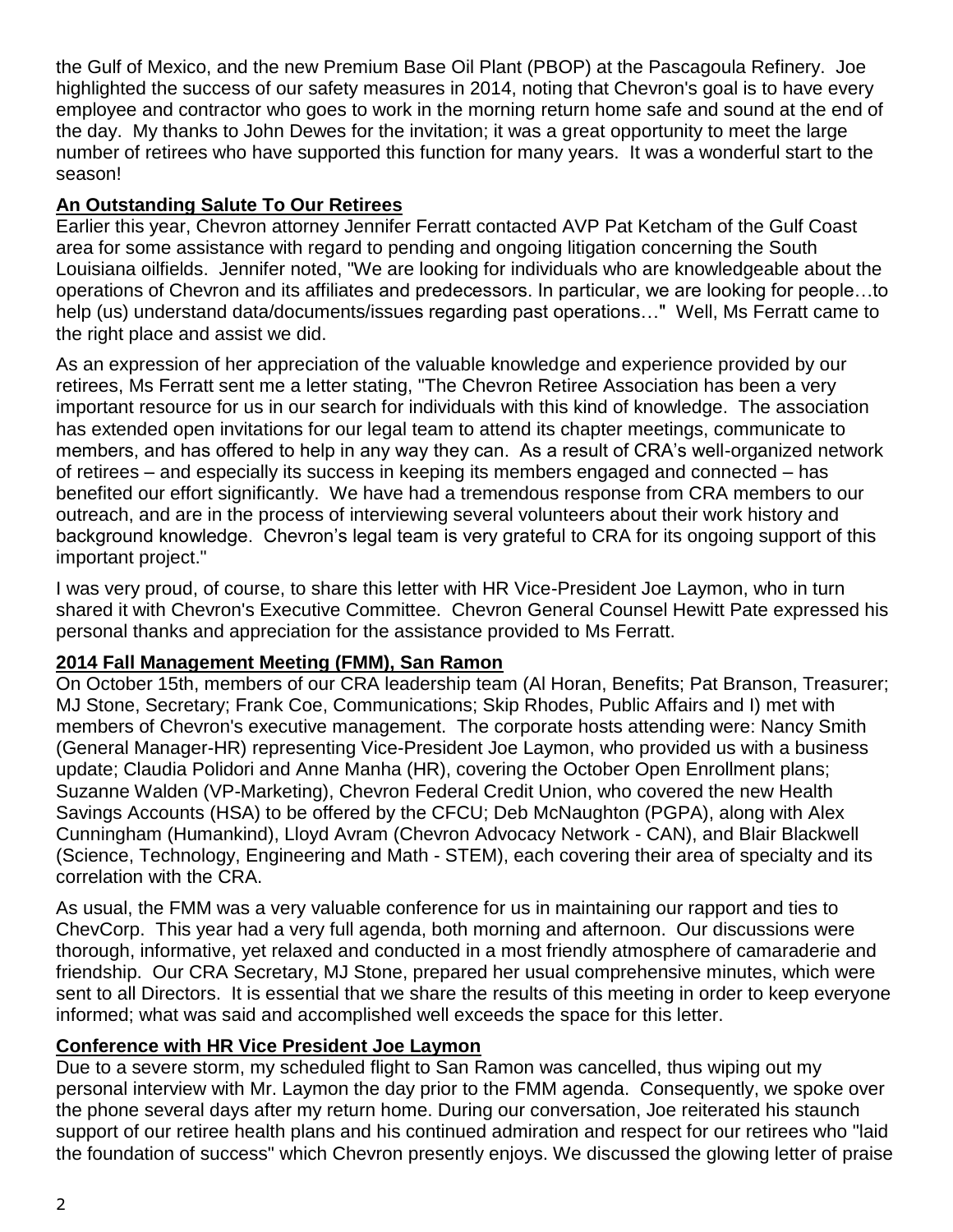from attorney Jennifer Ferratt that I indicated as a prime example of the resources that our retirees can offer to Chevron. Joe made mention of the planned HR move to Houston, indicating he and a limited staff will remain in San Ramon. As fortune would have it, I met once again with Joe at The Graduates luncheon in Concord. Once again, he expressed his appreciation for the knowledge, experience and support of our retirees as we, in turn, support Chevron's initiatives.

#### **Verizon Cell Plan Discounts**

Per Benefits Chair Al Horan's memos emailed in November with a few addendums, it looks like the long and winding path to offer the Verizon plan discounts to our retirees has finally reached fruition. Although this effort started way back in May of 2013, we learned there were more obstacles than first understood. The biggest, unbeknownst to us, was that the contract language never included extending corporate discounts to retirees. Consequently, it was a laborious and zig-zag path to have the contract modified and put smiles on the faces of our "cell-bound" retirees. Along the way, Al was able to announce additional improvements and special offers under the Chevron Recreation Program.

#### **Let Us Not Forget – In Memoriam**



**Don Ostrom** 

This past year, we lost two of our CRA Officers: Past President Don Ostrom and long-time CRA Secretary Dorothy Black. Don was instrumental in many innovations during his tenure, including the establishment of the Unaffiliated Chapter, now known as Global Affiliates. This effort provided a "home" and a connection to the CRA for those who did not live near an existing Chapter. Dorothy Black was noted for her dedication, attention to detail, and thorough note taking for the records of the CRA. With dedicated leaders such as Don

and Dorothy serving the CRA, we remain a viable advocate for all of our retirees. Please keep them in your thoughts and prayers.



**Dorothy Black** 

### **The Mid-Year Meeting: Progress Reports**

The next major event on our CRA calendar is the Mid-Year Meeting (MYM) to be held in Burlingame, CA in late January. The MYM is an essential part of our CRA process: we get feedback from our Committee Chairs and Area Vice Presidents on items and issues since the Annual Meeting in Tulsa. We listen to the progress reports and recommendations on the various projects and assignments that were accepted by our Committee Chairs and Advisor at the Planning Meeting held in May. The MYM also serves as a pivotal event in finalizing plans for our AM in Vancouver. The MYM has always taken the pulse of our organization and keeps us on the right path. Our "Chapter Health Chart" continues to grow in importance as we continue to monitor the Chapters that are closing, merging, or becoming satellites or Social Groups. We must maintain our vigilance in retention and recruiting. Fortunately, the "Boomer Network" concept (to be reported on by our Planning & Research Committee) promises to be a valuable tool in contacting new retirees, along with the "national letter" effort begun late last year by Mike Elgie and Glenn Ewan. Communications Chair Frank Coe will report on the status of the CRA website, which was in need of updated software and tech support. Indeed, we have much to discuss and review. Again, CRA Secretary MJ Stone will prepare comprehensive minutes from our MYM for all Directors. I want to issue a personal appeal to everyone involved to share these minutes and keep every Chapter member informed as best we can.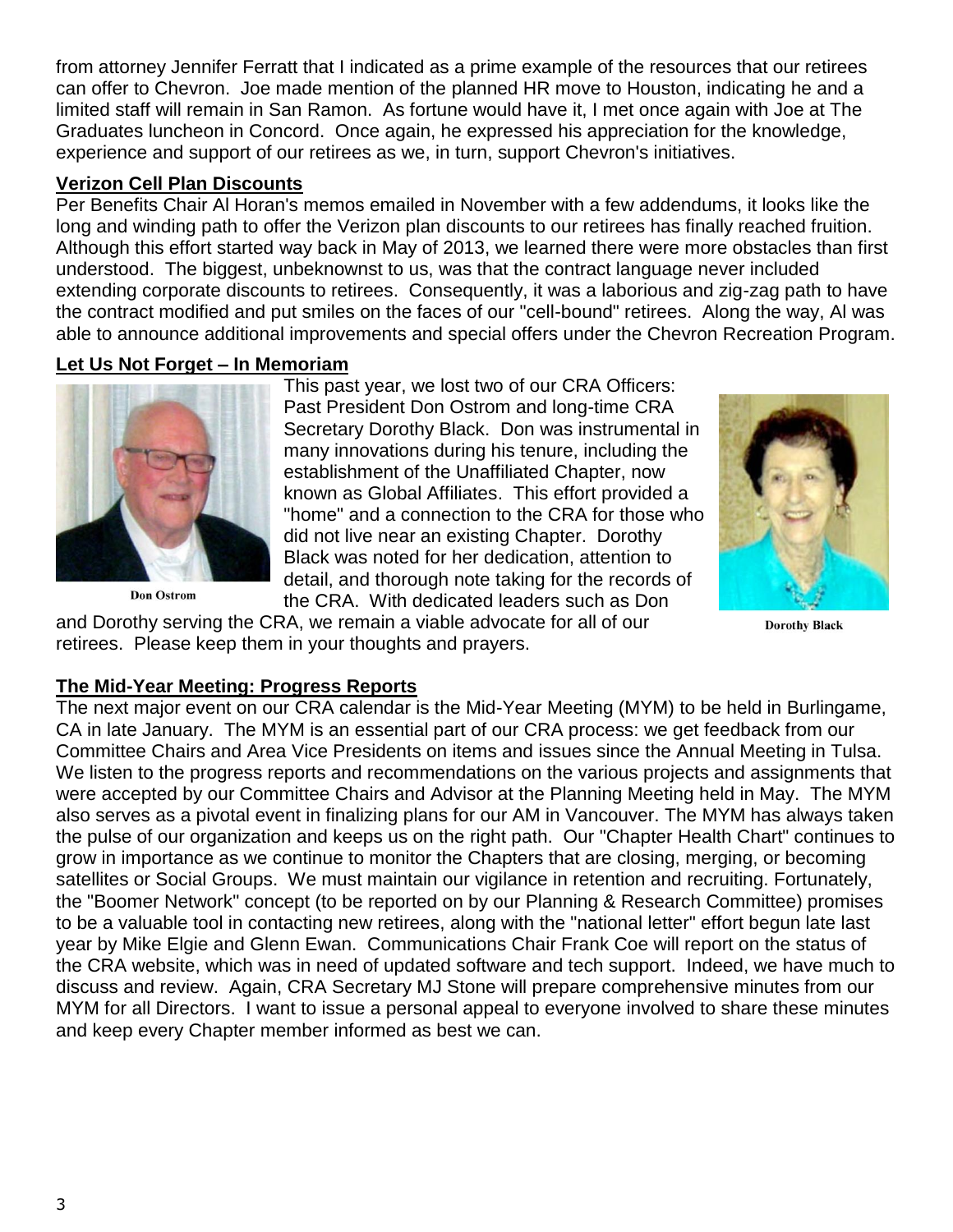### **Plan early!**

Going back to my remarks on "time flying," it will be May 2015 before you know it! AVP Bob Bradbury and his Host Committee have spent many hours working with hotels and tour choices in the Vancouver area planning for our Annual Meeting there. Those who have traveled to Vancouver in the past know what a beautiful area it is. There are many pristine sights of nature to be seen; the Canadian Rockies are a tourist magnet. Don't forget that a passport is required to enter the country; plan ahead for a successful journey.

#### **New Year – New Effort**

I'll close out this letter wishing everyone a happy and safe New Year. May the year 2015 be one of new beginnings, new opportunities and new growth for our organization. My sincere thanks to the Officers, Chairs, AVPs, Chapter Presidents and leadership team members for the accomplishments of 2014. Let us begin anew!

## *Dennis*

Dennis Dauphin Association President [oceansprings1@cableone.net](mailto:oceansprings1@cableone.net) 228.875.7268

# **Vancouver Roundup**

The Vancouver British Columbia Host Chapter began working on the 2015 Conference with several past presidents, its current president and the host city convention chair, John Adams. Earlier this fall they ramped up the conference team with more member volunteers and spouses not currently on the local CRA Board. They are continuing to make significant preparations for Sunday, May 17 through Tuesday, May 19, 2015. Those are the dates of the CRA Annual Meeting in Vancouver, British Columbia. Their larger conference team will ensure that attendees are provided with many options to enjoy Vancouver. Providing additional important support are prior chapter presidents, Kim Fisher and Bob Bradbury.

Most CRA delegate and their spouses from across the USA and Canada are expected to fly into Vancouver International Airport. Here are some brief notes from Adams regarding the easy transportation accessibility to the meeting hotel:



**River Rock Resort Casino** 

"Our Vancouver Chapter has secured The Hotel at River Rock as our preferred location in the Vancouver suburb of Richmond. Our chosen hotel complex is easily accessible from the Vancouver International Airport's connection to the Canada Line, our local rapid transit train system."

For example, there is clear signage from all airport arrival gates to the "Canada Line". Another plus is the "Canada Line" (1) not only connects the Airport to downtown Vancouver but it's also (2) the third stop on the rail line that is the link to the River Rock Hotel complex. The travel time from the airport to our rapid transit station in Richmond is only five minutes. Of course, visiting retirees who prefer a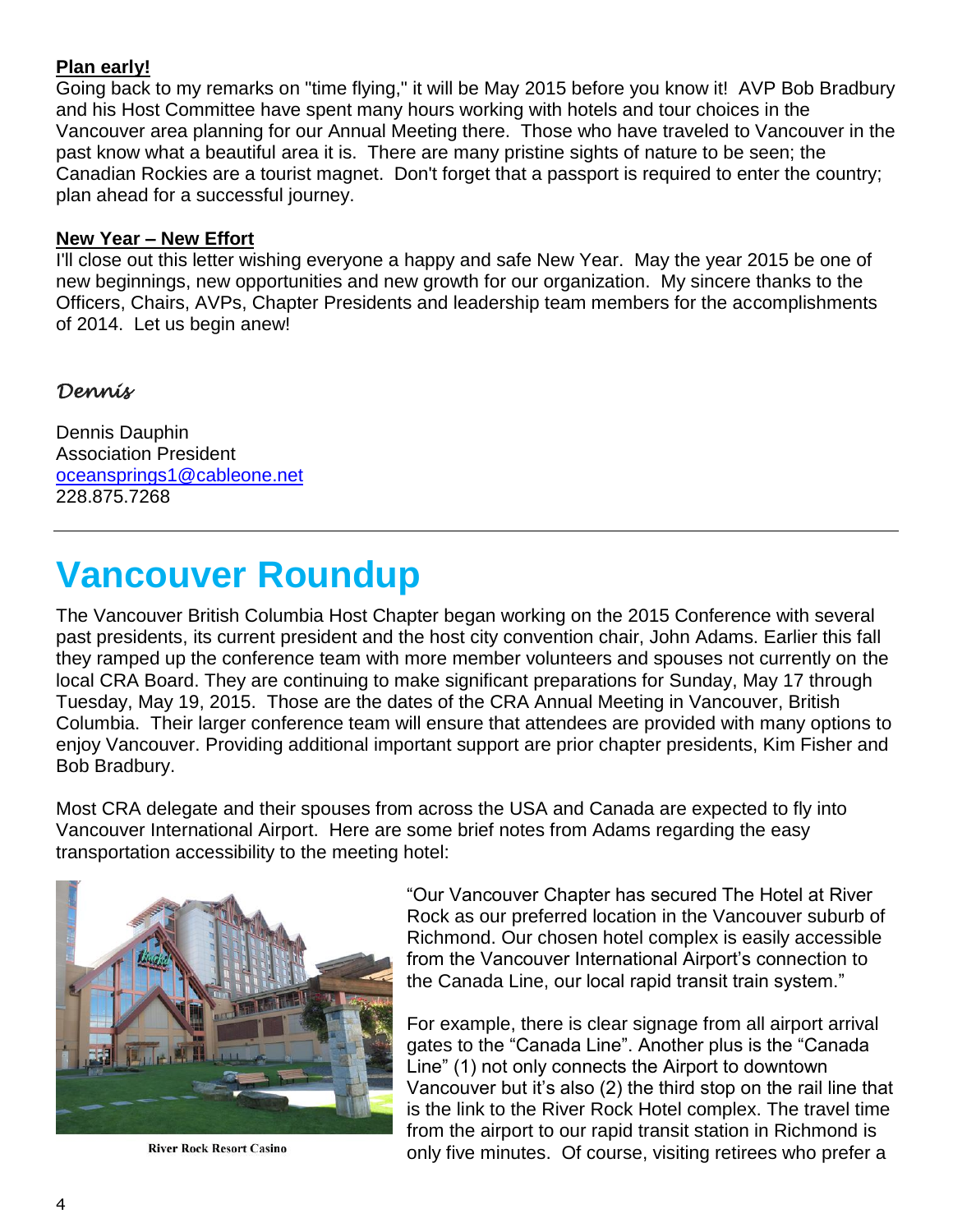taxi connection to the hotel can expect a very short ride, too. The taxi fee is about \$20 Canadian. Yet another convenient option is free parking.

The Hotel at River Rock, situated on the banks of the Fraser River with a marina frontage, is closely linked to three other hotels with a combined 396 rooms plus a casino, multiple restaurants and a major entertainment theatre. The CRA chose the newest hotel because of its 2011 opening and best room rate.

Adams reports, "The newer hotel complex – in which we booked delegate rooms – is situated just across the street and is connected by an overhead walkway. It is only a short walk from each delegate's hotel room to the registration desk and meeting rooms." Once again, also of importance, is that the hotel has a direct connection to the "Canada Line" so your wheeled luggage is easily moved to the front desk.

#### **Some Other Information**

For weary travelers, Adams and his very knowledgeable and hard-working team have "Secured preand post-conference pricing at the hotel for those arriving early or deciding to stay on in Vancouver after the conference."

Here's an added plus regarding the CRA's chosen hotel for tired retiree travelers and guests: That's THE SPA AT RIVER ROCK. The Award-winning "Absolute Spa", with six private treatment rooms, is prepared to pamper you in a luxurious spa setting of revitalizing facials, therapeutic massage and restorative hydrotherapy. That's just a sampling.

### **The Monday Night Dinner**

Adams emphasizes "The Monday night dinner at the aquarium should be a great experience for our North American retirees, spouses and guests. We are arranging for an outdoor show prior to the buffet dinner. By the way, already the largest in Canada, the Vancouver Aquarium has been undergoing a massive upgrade that is the most significant expansion in its 58-year history.

The Vancouver CRA hosts also are working on such Spousal Tour activities for Monday (the Victoria Day holiday in Canada) and Tuesday with several options under consideration. They include Granville Island, a major attraction for many international visitors, and a second Tuesday spousal tour will be to the Museum of Anthropology located at the University of British Columbia.



**Vancouver Aquarium** 

"We hope many of our members will participate by joining us for any of the three organized group dinners," says Adams.

Moreover, the River Rock Complex offers a great variety of restaurants from fast-serve in the casino to an excellent buffet with spectacular mountain views. The Vancouver Chapter holds two group luncheons each year "in the buffet" because it offers excellent value. These also are the chapter's highest attendance luncheons. Two other prime options are lighter meals in the lobby lounge and/or full service offerings of Italian cuisine in a picturesque dining room overlooking Fraser River and River Rock Marina.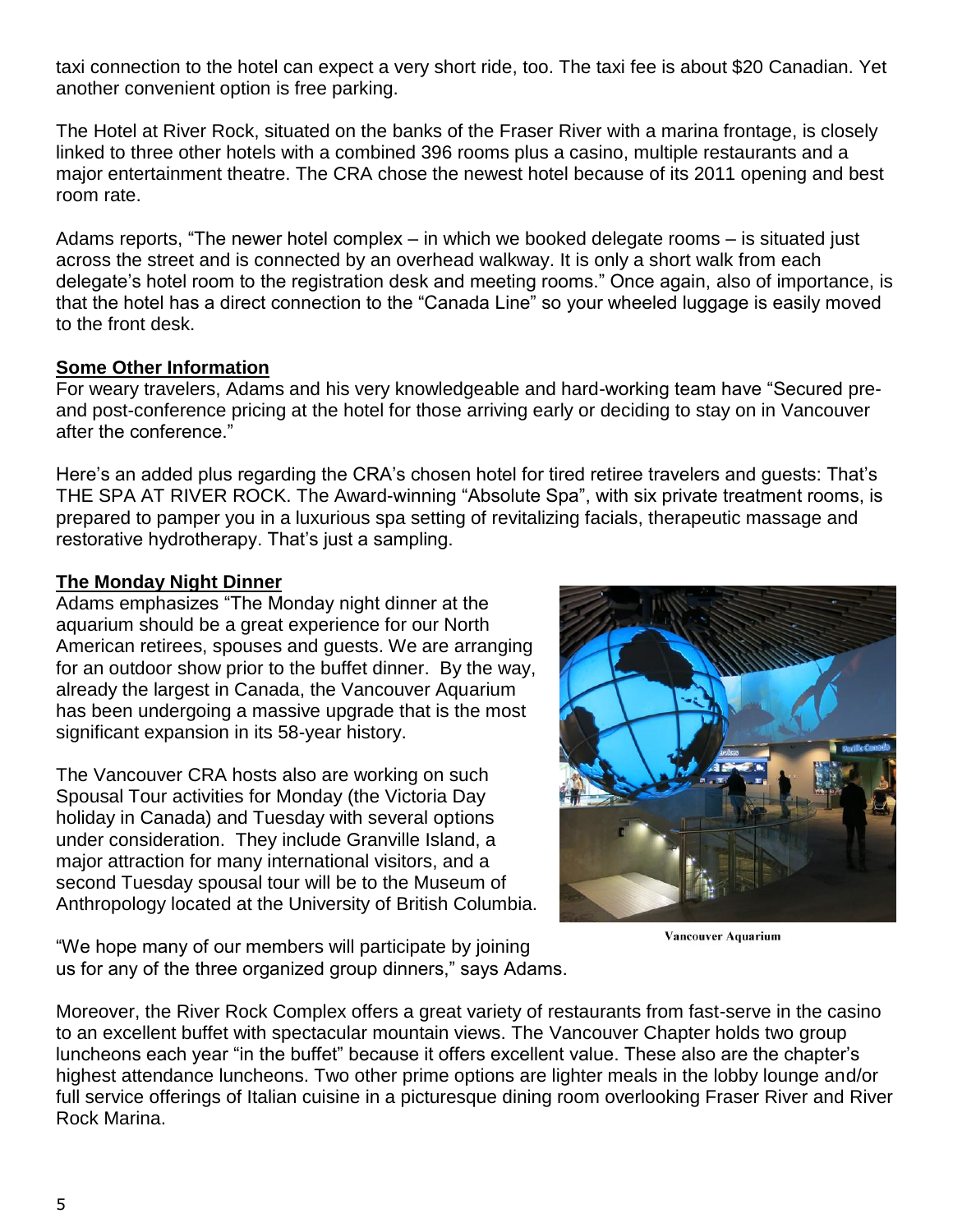# **Time for Fun in the Sun**

Some retirees and spouses might prefer to (1) arrive early or (2) stay a few days after the close of the Chevron Retirees Annual Meeting in Vancouver, British Columbia. Here's why. The typical summerlike weather – before and after the May 17-19, 2015 dates of the CRA Conference – is usually ideal for visiting the prime outdoor attractions in the bordering cities of Vancouver and Richmond.

#### **An Arriving Early Option**

The VanDusen Botanical Gardens will host the "All British Car Show" on Saturday, May 16. That's all day with a variety of new and antique vehicles displayed throughout the gardens. The gardens alone are one of the top tourism sites in British Columbia. The Vancouver CRA Host Committee will provide transportation details regarding public transportation or taxis.

#### **Staying After The Conference**

Consider taking a 7-day cruise to Alaska that departs from Downtown Vancouver on Wednesday, May 20. You will have access via the River Rock Hotel on the Canada Line. Seven days later you will return to the same dock whereby the Canada Line will take you directly to the airport. See Holland America's web site [\(www.hollandamerica.com\)](http://www.hollandamerica.com/) for details. Other cruise lines depart closer to the weekend.

For those dry land visitors there's the international appeal of Stanley Park, which is an easy stroll from downtown Vancouver. It was 1886 when the newly minted City of Vancouver was named after Lord Stanley – Canada's Governor General – who later donated the hockey trophy known as the Stanley Cup. In 2014 Stanley Park was voted best in the world. That's excluding New York's Central Park and San Francisco's Golden Gate Park. The reasons for that recognition are:



**Stanley Park** 

Unlike other primped and pruned parks around the world, Stanley Park is a temperate rainforest wrapped by the Pacific Ocean on three sides. Moreover, the park boasts 27 kilometers of forested trails, a 10-kilometer seawall, two swimmable beaches, three restaurants, rose and rhododendron gardens, a pitch and putt golf course and an open-air summer theatre. Birdwatchers come from around the world to see the local Great Blue Heron nesting colony. AND, not to be overlooked, Stanley Park also is home to the world-famous VANCOUVER AQUARIUM.



**Granville Island Waterfront** 

Another notable attraction – heralded as a must-visit for food lovers – is Granville Island. The island is teeming with bakeries, fresh fruit and vegetable stands, fishmongers and deli counters. Visitors can experience the best of this culinary haven via the two-hour Vancouver Foodie Tours. Offering quite a contrast is Granville Island Water Park, the largest free water and spray park in North America. Vancouver's newest attraction is a 1.5-hour ride aboard a high-speed Zodiac with a skipper as it zips between sights of city skyscrapers, seawalls, offshore freighters, harbor seals, bald eagles and other marine animals in Vancouver Harbor. By the way: Vancouver is Canada's third largest city and its waterfront Convention Center is the busiest in North America.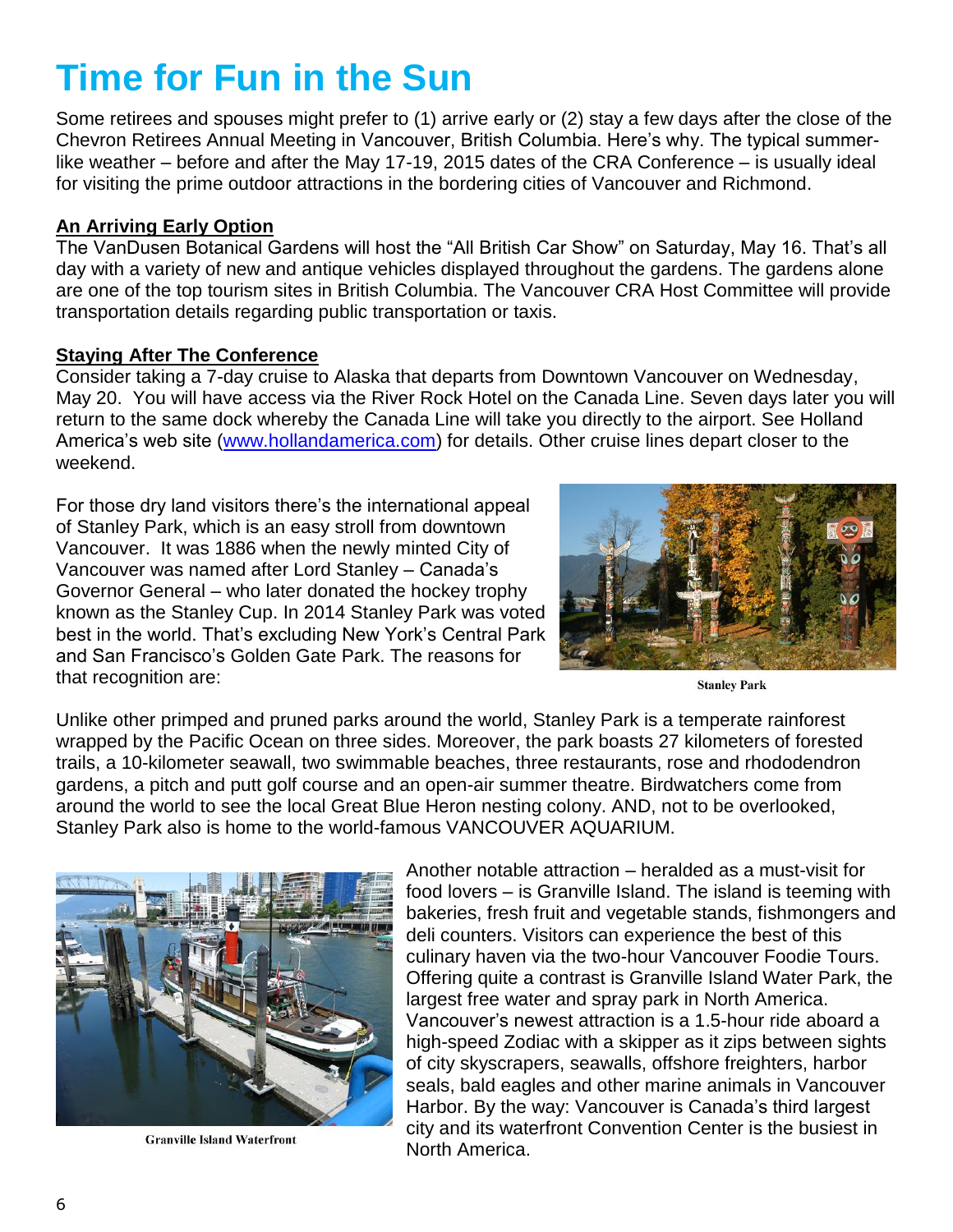### **Some Indoor/Outdoor Visitor Attractions In Richmond**

Vancouver's "sister city" of Richmond – growing in popularity with its 205,133 population – also has multiple attractions. A prime example is the historic fishing village of Stevestson. As Canada's largest active fishing port, historic Stevestson is incredibly popular with locals and visitors alike because of its marina-side patios, outstanding little gift and specialty shops, leather goods, fresh fish and chips, and scenic bike trails that encircle the city. There's more: you can either head out on a whale-watching adventure or stroll the active fisherman's wharf to check out the fresh catch of the day.

Equally acclaimed: Within a three-block walk of he CRA conference hotel at River Rock is FOOD STREET which features 200 Asian eateries that range from humble noodle shops to grand Cantonese banquet rooms. Hungry visitors also will find just about every style of Asian cuisine – including Japanese, Hong Kong, Beijing, Thai, Korean and more. Richmond's population, by the way, is 65 percent Asian.

Even though it's located at sea level, two major events at the 2010 Winter Olympic Games were held at the Richmond Olympic Oval for long-track, speed skating events.

# **CRA News Briefs**

HERE are a few highlights of CRA and Chevron activities that have been – or are taking place – at chapters from coast to coast.

#### **Canadian Prairie Chapter**

In addition to social activities, the Canadian Prairie Chapter (CPC) supports the Chevron Retirees in Action (CRIA) volunteer organization. It has its own board and gets together to work on several projects in support of the community with 65 volunteers contributing over 5,000 hours annually. This year "in light of our major area flooding" the CPC donated \$38,000 to the Red Cross – which Chevron matched. CPC also donated \$8,000 to the Calgary Interfaith Food Bank, which Chevron also matched.

Additionally CPC members attended (1) a Chevron-sponsored Christmas luncheon that included Chevron Management and Senior Employees and (2) the Chevron Canada Resources Celebration of 75 years in Canada. Chevron's CEO also attended the latter anniversary celebration.

### **Marin Chapter**

Then there's Sy Yuan who is a member of the CRA Marin Chapter (California). His grandson Michael recently was honored as Youth Volunteer of the Year by the Marin Center for Volunteer and Non-Profit Leadership for his participation in the Marin Sheriff's Office's Search and Rescue Team. The award cited: "Last year on New Year's Eve Michael helped orchestrate multiple teams to rescue and carry out an injured trail runner. His efforts in the past year have led to the rescue of a 72-year-old injured hunter and a missing 9-year-old Lake County child."

The Marin Chapter's 2014 luncheon speaker was Dr. Charles Vella (currently retired) who got his PhD in Counseling Psychology from the University of California at Berkeley.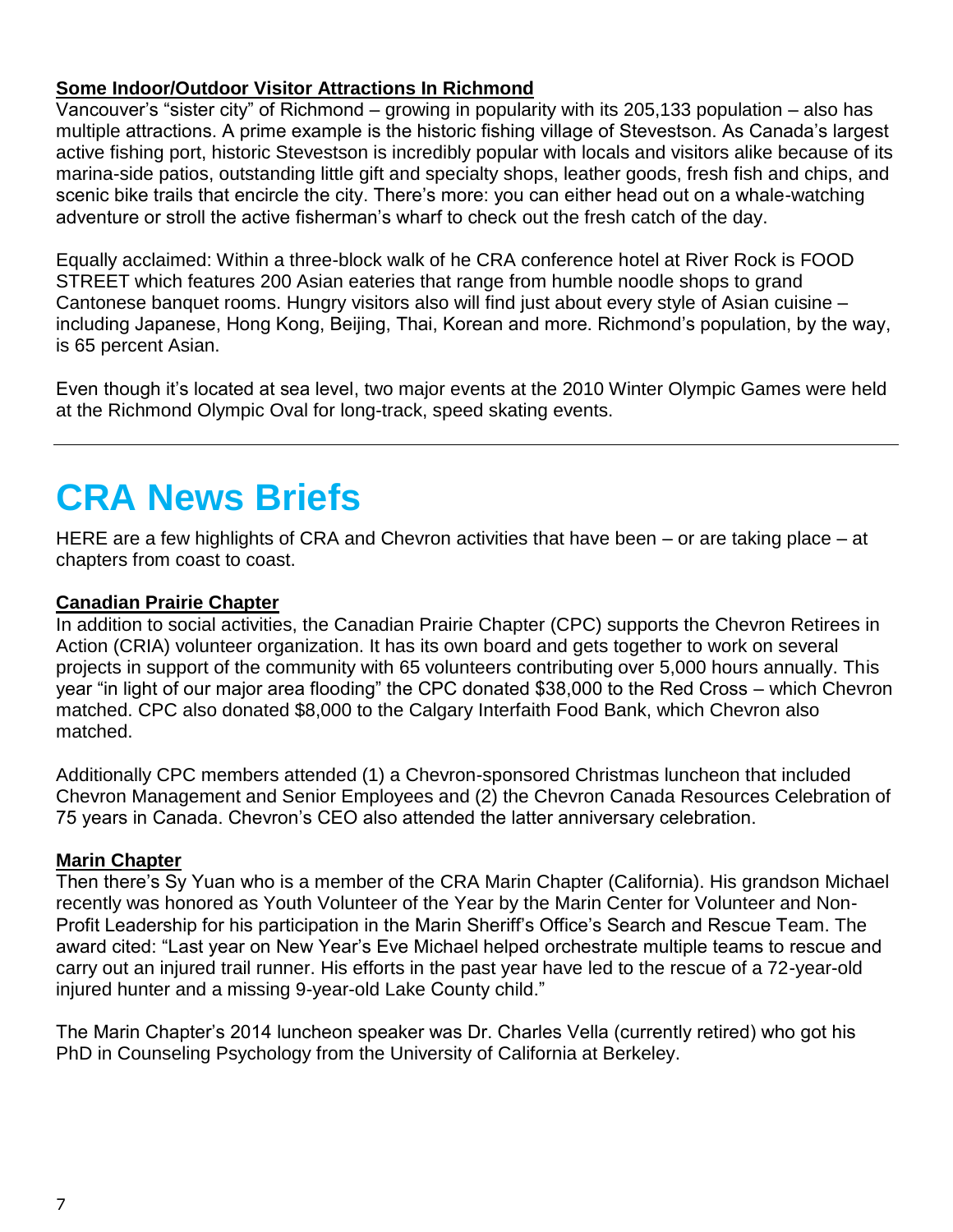## **ChevronTexaco Puget Sound Chapter**

Next there's the ChevronTexaco Puget Sound Chapter that is so active it hosted two Luncheon Speakers on April 10th. Both are former teachers who hold a life-long love of gardening. Molly van der Burch is a UC Berkeley graduate while Joanne White graduated from the University of Washington.

Puget Sound Chapter President Al Chiamulera offers the following message for all CRA members: "Retirees should protect their spouse benefits by digging out their retirement contract with your legacy company. There have been some errors made on benefits for the spouse because they didn't have agreed to information in their system on continuation of benefits after the retiree died. Having a copy of your agreement will help get your spouse re-enrolled in the various benefits that you had."

## **Here's Some More Helpful Information From Randy Albers**

"The other day," says SOUTH BAY CHAPTER PRESIDENT ALBERS, "I heard someone ask what they got for their \$6 annual CRA membership. Well here are some of the benefits. First \$3 of that \$6 goes to the CRA National. Next, here in the South Bay Chapter you get a \$2 full breakfast served every Tuesday morning. Also, like clockwork, you get four newsletters sent to your home and an invitation to attend our quarterly meeting and have a nice full lunch at a discount price. We have a real-time email service for those who give the chapter their address. It allows us to send communications that may concern members when we get it."

"Then there's the www.chevronretirees.org website maintained by the CRA." Here are some of its benefits: "You can access HR benefit help from CRA officers. You can also get some discounts through CRA and Chevron links. They offer discounts on quality hearing aids and cell phone service." Here's more

- Chevron recreation perks discounts with Apple, Dell, FedEx, HP and Microsoft.
- Travel discounts from AAA, American Airlines, United and Marriott.
- A vehicle purchasing program, theme park discounts and movie tickets."

"Do you need help understanding new medical plan changes? Yes, the CRA has experts on hand for your questions, too."

### **Here's Another Albers-Themed Subject**

In April, he started a service for his chapter "to capture past retirees' Chevron assignments, projects and personal accomplishments you may want to share with your fellow retirees when you die. The chapter already makes an email obituary notification when we get the information from the National CRA. All we get from them is when the person died, where they last resided and the retirement date. Sometimes we find a newspaper obit we can attach to the email."

"So far, since April, I only have eight members who have sent obituary information to me. I have set up a special email for obituary information only. Please send any information you would like us to have when you die to ["sblhcraobit@gmail.com"](mailto:sblhcraobit@gmail.com). If you would like to contact me about the site, please use the following: ["randyalbers@gmail.com"](mailto:randyalbers@gmail.com). I hope you participate in this service for your fellow retirees and family sake."

## **A Tip From Al Chiamulera**

Another strong supporter of the Chevron Retirees Association is Al Chiamulera. He's president of the very active ChevronTexaco Puget Sound Chapter (CTRA) in the State of Washington. In that chapter's May 29, 2014 newsletter he wrote: "I want to stress to you that continuing your membership in the CTRA is well worth the \$8 fee. It gives you the opportunity to keep abreast of the various benefits provided either through Chevron or the CRA for some of the legacy/non legacy retirees."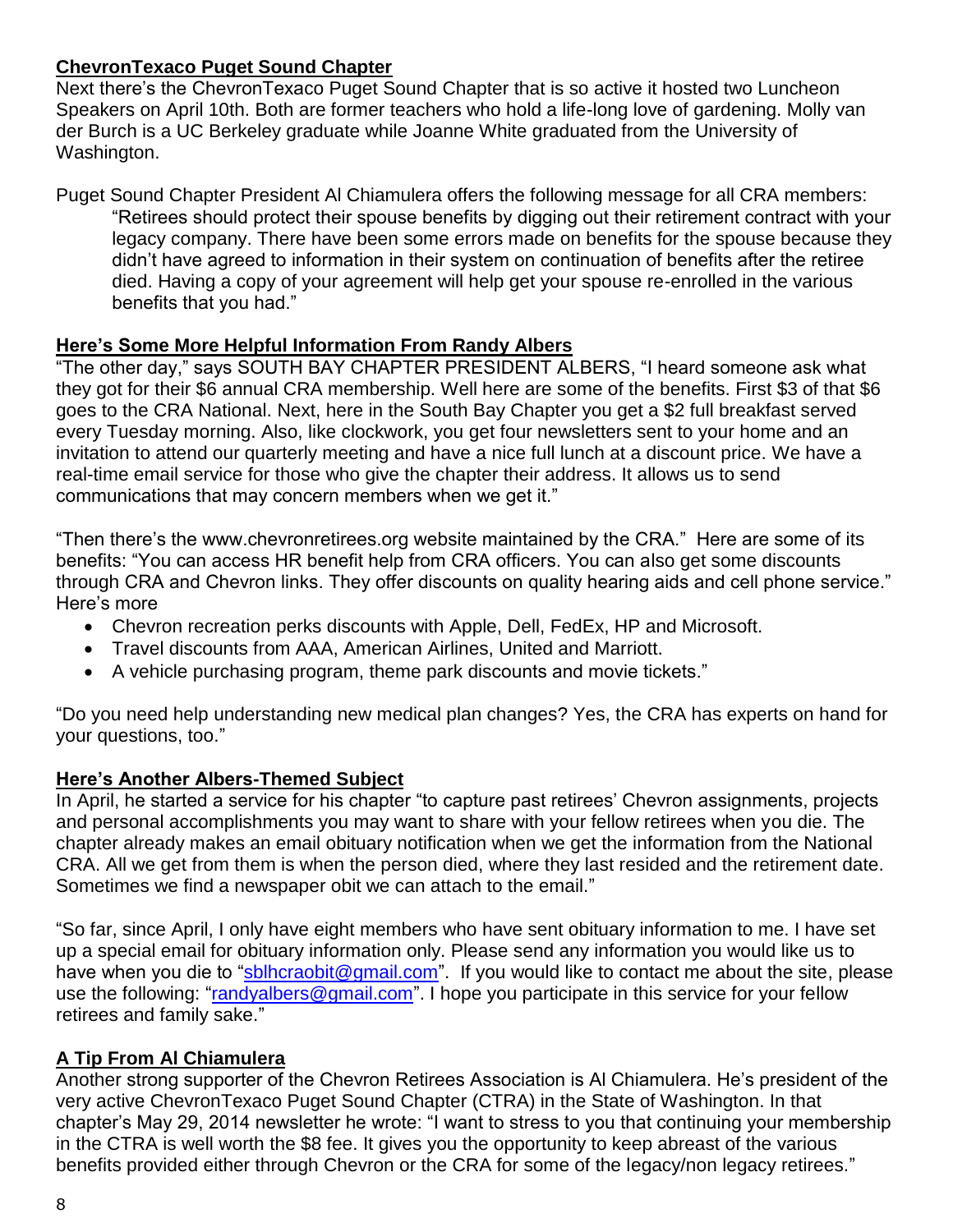"Examples – Home/Auto Insurance, Dental Insurance, Long Term Care insurance and other things. They continue to add new things." For instance, Chevron has agreed to extend vendor discounts that are available through the Chevron Recreation Program to retirees. Most discounts are currently available at [www.chevrec.mybigcommerce.com.](http://www.chevrec.mybigcommerce.com/) "These programs would not even be discussed if it were not for the CRA," says Chiamulera. 253-862-0116, [chiamad@comcast.net.](mailto:chiamad@comcast.net)

# **Metropolitan Houston Scholarship Program**

It all began in December 2000 at a Metropolitan Houston Chapter luncheon when the membership approved an annual program with a \$1,000 academic scholarship for children or grandchildren of dues paying members. A committee was promptly formed consisting of Shirald Hendrix/Chair, Charlie Rhoads, Gordon Campbell, Ann Hudson, John Prestwood, Chick Racer, Pansy Meyer and Ricky Mercado. Shortly thereafter, Encore gave recognition to the MHC Scholarship Program.

Subsequently, in 2001 Lori Yount, daughter of Gail and Jay Yount, was announced as the first scholarship recipient. That same year she enrolled at the University of Missouri as a journalism major and editor of the student-run university newspaper.

Moving forward: For its efforts in implementing the first CRA chapter scholarship program – the MHC was awarded a "Certificate of Recognition for Commendable Public Service" as part of the 2003 Public Service Program for ChevronTexaco retirees. What's more, that ongoing program now is stronger than ever.

For example: Chapter President Bill Dodge was at this year's chapter luncheon to announce the winning \$2,000 scholarship awarded to Michael Bloom. Dodge emphasized that "It is with great pleasure we announced that Michael graduated with outstanding credentials from St. John's School in Houston and will be attending the University of Texas at Austin this coming fall. Michael plans to pursue an undergraduate degree in the Honors Chemical Engineering program."

President Dodge added that "In addition to earning excellent grades and high test scores in challenging academic classes – including many honors/advanced placement classes – Michael was very active as a



**Michael Bloom and Family** 

research lab assistant at Rice University's Dept. of Electrical Engineering, a varsity tennis team player and the winner in the Public Forum Woodlands HS debate tournament."

President Dodge proudly announced even more of Michael's outstanding volunteer activities. "He was selected by the St. Johns Assistant Dean and school counselor to serve as a peer leader in his school community as a role model and mentor for students transitioning to high school." At the MHC Luncheon Dodge also gave congratulations to Michael's supportive parents Mona & Kenny Bloom and his devoted grandfather Norbert Buchsbaum who is the MHC sponsoring member for his grandson."

By the way the latest count of MHC's active retirees is 411 paid members.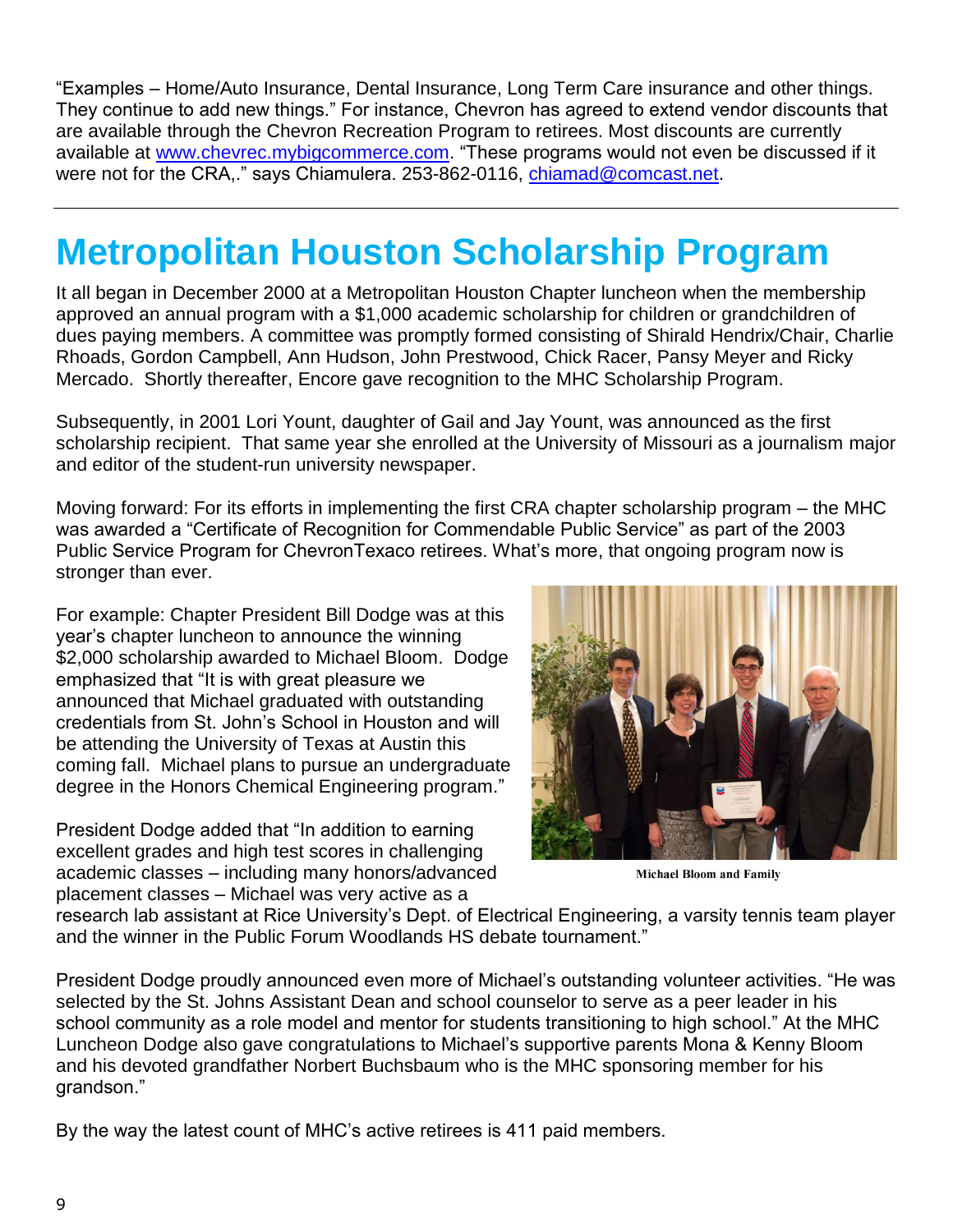## **Benefits Corner** *By Al Horan, Chair, CRA Benefits Committee*

Since the last Benefits Corner article there has been a bevy of activity. Open Enrollment for the Chevron Medical Plans and Dental Plans took place; the Verizon Wireless discount was rolled out; the hearing aid discount program with Hear In America has been picking up pace; and the composition of Congress has changed.

#### **Chevron Health Care Plans – Open Enrollment**

Open Enrollment progressed with only a few hiccups. Some eligible retirees received their Enrollment Kits late. While this was disconcerting it only impacted anyone who wished to change their coverage for 2015. Anyone

who wished to retain the same Plan Coverage for 2015 was automatically reenrolled in the same Plan as 2014. Chevron apologized for the late delivery of the Open Enrollment Package. As in past years, very few retirees elected to change their coverage.

#### **Verizon Cell Phone Discount**

It took awhile but the discount is finally here. We are very thankful to Chevron and Verizon for making the discount a reality. This is a big deal since Verizon only offers a discount to a handful of other retiree groups.

The discount is available to Chevron and legacy retirees who qualify for Chevron medical plan coverage. The discount applies to qualifying voice plans with monthly fees of \$34.99 or higher; and to qualifying data features with monthly access fees of \$24.99 or higher provided they are added to a qualifying voice plan. Promotional/loyalty calling plans, data-only plans, Nationwide Unlimited Minutes and secondary lines for Family Share plans do not qualify. Also, mobile telephone numbers that originated without a contract term are not eligible. Finally, the Verizon Wireless account must be in the name of the retiree.

If you are already a Verizon customer you can apply for the discount by filing with Verizon. The instructions can be accessed by visiting the [Retiree Resource Links](http://www.chevronretirees.org/ToolsResourcesGroup/RetireeResourceLinks.aspx) page at the CRA website [\(www.chevronretirees.org\)](http://www.chevronretirees.org/). The Verizon link can be found in the "Retail" section. Just follow the instructions to validate your eligibility. If you are considering switching to Verizon, you will be able to apply for the discount after switching your service to Verizon. Just follow the instructions outlined above for existing Verizon customers to obtain the discount. As part of the filing process you will be required to provide Verizon with a copy of your retirement confirmation letter or a pension statement, if applicable. If you cannot produce either of these documents, you can file a confirmation letter that will verify your eligibility. A confirmation letter can be requested from Jim Bateman, Administrator for the Verizon discount. You will be required to provide him with your full name, your Verizon Wireless account number and your cell phone number. Jim's email address is [jsbateman@att.net](mailto:jsbateman@att.net) and his phone number is 916-467-7520. Jim is a Member of the Benefits Committee and the President of the Sacramento Chapter.

So far, Jim and his wife, Sybille have received more than 100 requests for confirmation letters. We are extremely grateful to them for championing the project. Please join with me in thanking them for all their hard work.



**Al Horan, Benefits**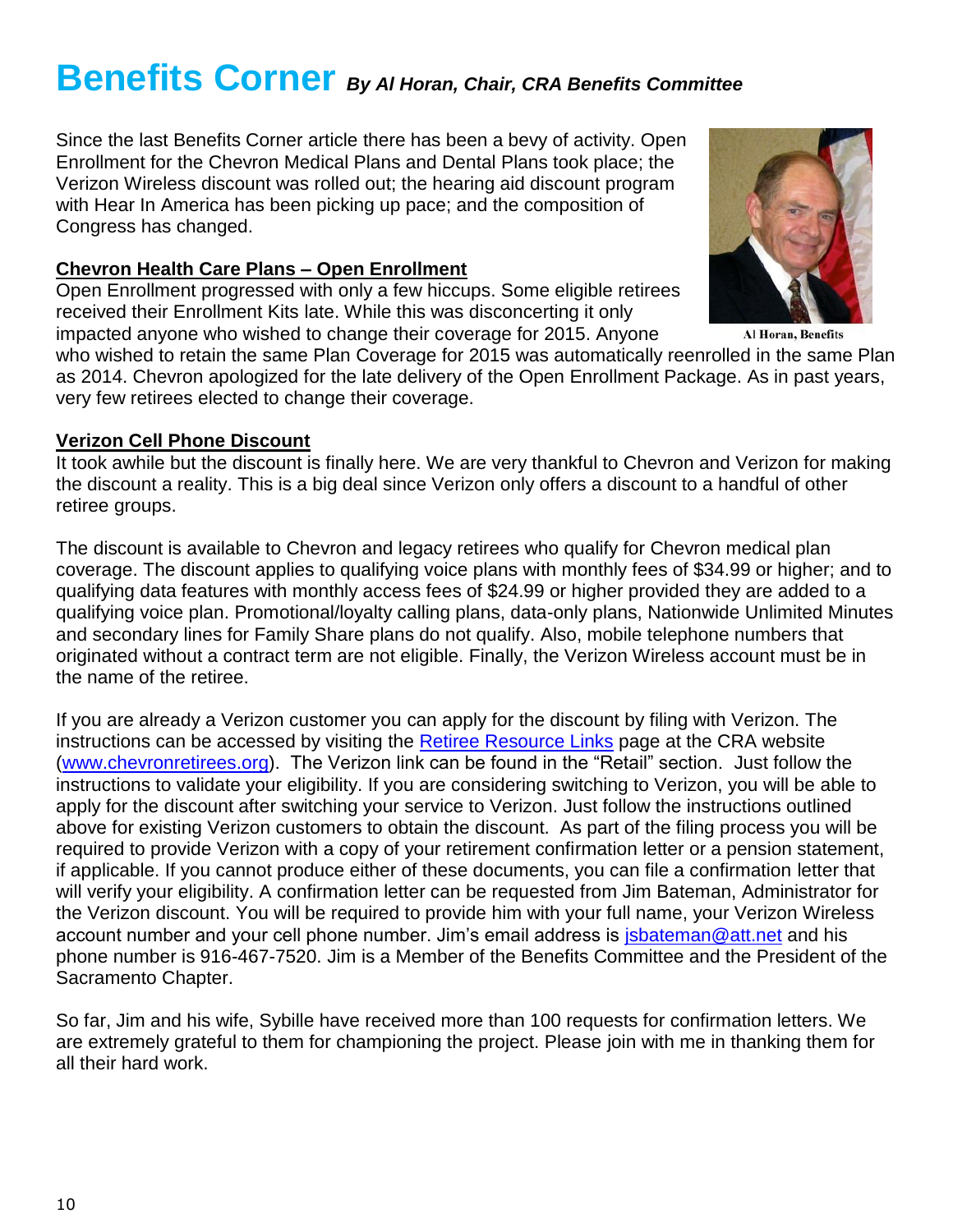The Verizon discount is just one of many discounts that are available to retirees through Chevron. Discounts are also available on both small purchases and major purchases like automobiles, i.e. Ford, Chrysler, Honda (San Francisco only) and GMC (must belong to the Chevron Federal Credit Union). For more information please visit the Chevron Recreation website [chevrec.mybigcommerce.com.](http://chevrec.mybigcommerce.com/)

### **Hear In America – Discounted Hearing Aids**

Our Members continue to take advantage of the discounts offered through HIA. There are currently 87 Members registered, of which 12 have purchased hearing aids.

HIA is able to offer discounts ranging from 30% to 50% for top of the line hearing aids. In addition, they also offer other services that include a three-year warranty and free maintenance for the life of the hearing aid. To avail yourself of these great savings and services you must first enroll with HIA. There isn't an enrollment fee, a premium or a service charge. You can enroll on line at [www.hearinamerica.com](http://www.hearinamerica.com/) or by phoning them at 1-800-286-6149. HIA's hours are 9:00 AM to 5:15 PM Eastern, Monday through Friday.

## **Future of Health Care Reform**

Now that the elections are behind us and there will be a change in the composition of Congress, what will happen to Health Care Reform? As we follow the debates, it might be helpful to ask ourselves if the following issues are being considered:

- The U.S. spends \$7,662 per person per annum for medical care. This is about 2.6 times the average of the countries in the Organisation for Economic Co-operation and Development (OECD), i.e. United Kingdom, Mexico, Canada, Australia, Germany, etc.
- The U.S. devotes 16.9% of GDP to health care. This represents 1.8 times the average of the OECD.
- In spite of what the U.S. spends on health care, we rank 27th in life expectancy.
- The U.S. is the only advanced industrialized economy that does not provide health care to its residents.
- U.S. doctors spend almost an hour each day on paperwork for insurers. This averages approximately \$83,000 per doctor per year.
- The growth in the health insurance industry is greater than the growth in the providers of health care.
- Health care administration represents about 30% of what is spent on health care. Also, more than 27% of all people who are employed in health care work in administration and clerical occupations.
- Health care spending in the U.S. is approaching \$3 trillion. This includes approximately \$900 billion for administration.

As I'm sure you can see from the above figures our health care system is in trouble. Just the plethora of health care insurance plans alone adds an administrative complexity that drives up cost. As I have written previously, the non-standardization of certain medical procedures can also drive up cost. Some doctors and hospitals have looked into standardizing the equipment and materials used for certain medical procedures, e.g. artificial joint replacements. Based on a cost comparison of knee replacement surgery performed in the U.S., U.K. and Mexico, the U.S. was by far the most costly - \$34,000 versus \$10,200 versus \$12,800. Within the U.S., the cost for a service can also vary considerable within a limited geography.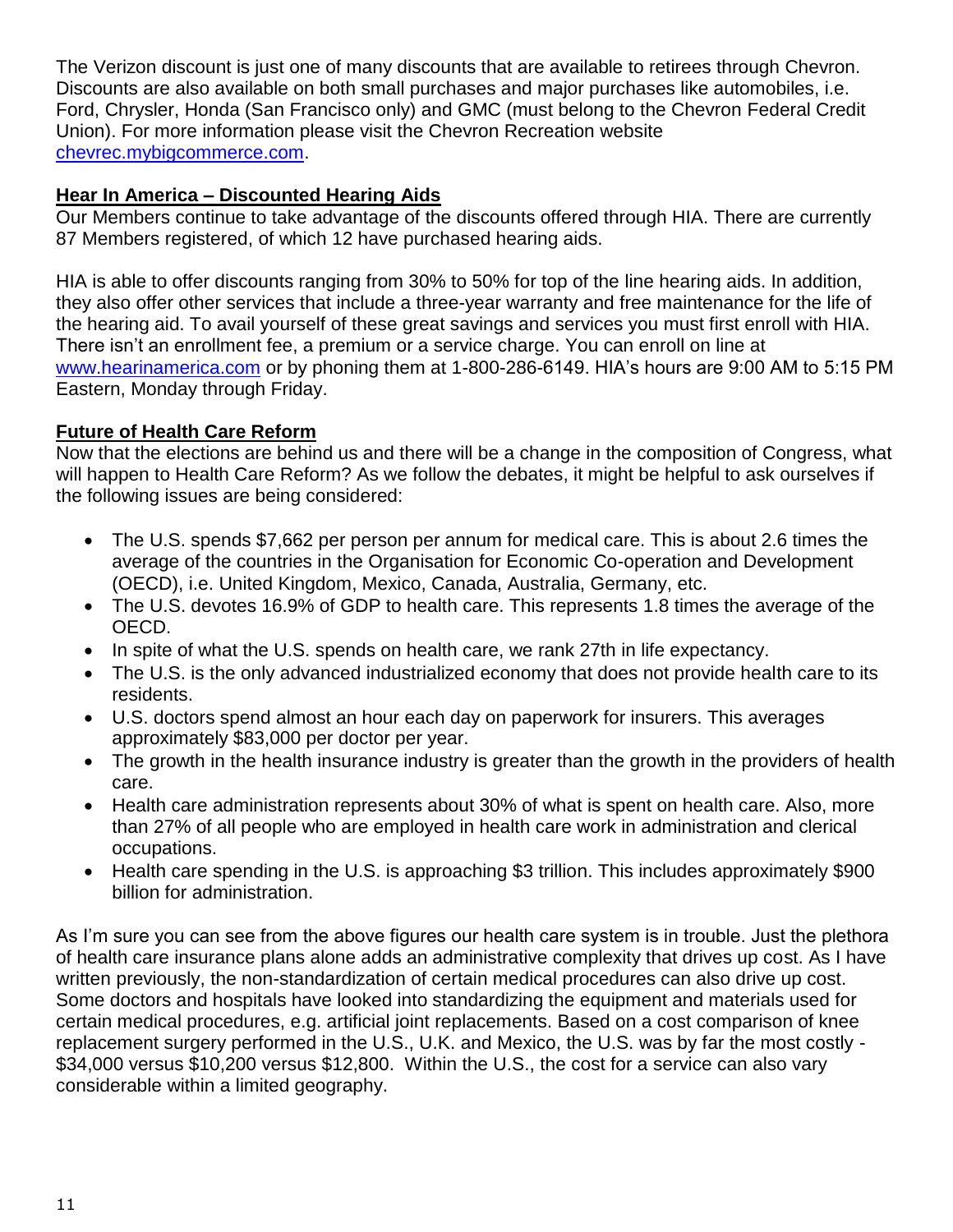As we know from economics, one way of driving down cost is to create competition. Unfortunately, this is easier said than done when it comes to medical care. There are quality issues, legal issues and logistics issues. In spite of these obstacles, there are organizations that are promoting medical tourism. Medical tourism is where arrangements are made for a individual to be treated in a country where medical costs are less but the quality of medical care is good. However, most health insurance, including Medicare, does not reimburse the cost of the medical procedure and travel. For a host of reasons, I have doubts about this form of competition becoming mainstream.

Finally, I would like to leave you with one additional thought – the form of future health insurance. As we know, there have been tremendous advances in medical technology. However, they come at a price. Under most non-HMO forms of insurance, individuals are able to see specialists without obtaining prior approval of their primary care physician. Likewise, doctors are generally able to order expensive tests and carry out expensive medical procedures without obtaining prior approval. Since individuals will typically have small co-payments, they will most likely agree to a test or procedure. At different times, I have heard lawmakers mention that individuals should have "skin in the game." In other words, individuals should have meaningful co-payments (deductibles, etc.) to incent them to be economical in authorizing medical care, especially in non-life threatening situations. As the debates unfold in Washington we may hear more about these issues. In particular we could see a push towards further standardization of non-HMO health insurance plans with high co-payments (deductibles, etc.). I think that we'll also hear about a greater use of HMO's as an alternative form of insurance for individuals who would prefer to have lower co-payments. However, the quid pro quo with a HMO is controlled access to specialized medical care by a gatekeeper. In any event, it should be interesting to see what comes out of the debates in Washington – stay tuned.

If you have any questions please let me know.

Al Horan, Benefits Chair: Phone: 972-964-1787 Email: [awhoran@verizon.net](mailto:awhoran@verizon.net)

Walt Roessing **Frank Coe** [wlroessing@cs.com](mailto:wlroessing@cs.com) [fcoe@usa.net](mailto:fcoe@usa.net) 858.597.1777 281.565.9813

ENCORE EDITOR: COMMUNICATIONS CHAIR:

The Chevron Retirees Association is not a subsidiary of Chevron Corporation but an independent organization of retired employees of Chevron or its predecessor companies.

© 2014 Chevron Retirees Association. All Rights Reserved.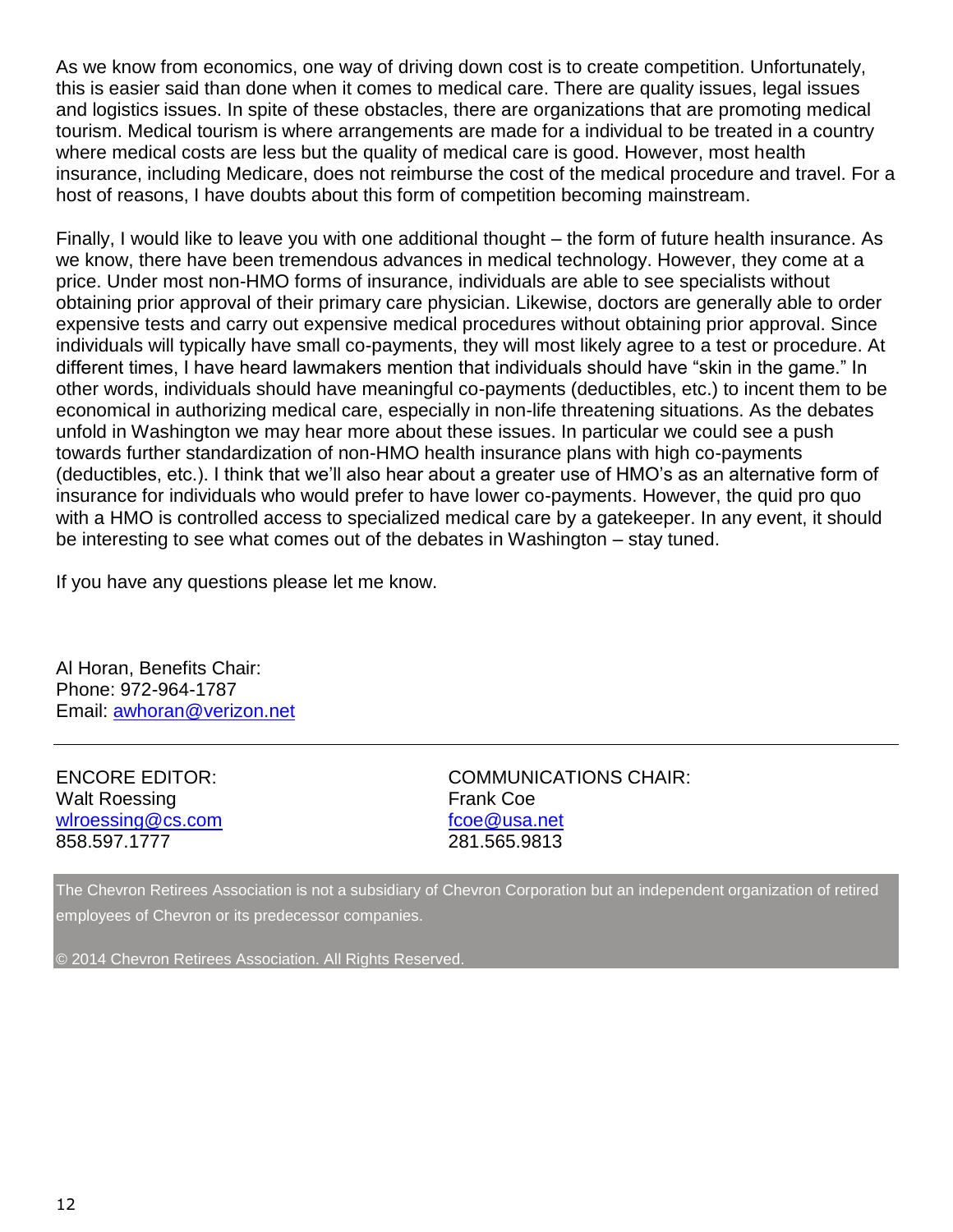#### Encore In Memoriam: **July-September 2014**

*As reported by Chevron during this period*

#### **Amoseas**

(No deaths reported)

#### **Caltex**

Coleman, H R., Ret. 1984

#### **Chevron**

Allan, Janet K., Ret. 1990 Anderson, Clyde E., Ret. 1991 Anderson, David L., Ret. 2014 Arado, John B., Ret. 1986 Arbogast, Herman ., Ret. 1978 Attardi, Paul ., Ret. 1974 Azcona, Mike G., Ret. 1992 Beard, M L., Ret. 1992 Bigando, Billie ., Ret. 2004 Black, Dorothy S., Ret. 1976 Bodutch, John H., Ret. 1973 Bourgeois, Feodor R., Ret. 1985 Broome, R E., Ret. 1984 Broschat, Randall K., Ret. 1999 Brown, Richard H., Ret. 1992 Busby, Wallace J., Ret. 2001 Buth, K E., Ret. 1983 Cannedy, B R., Ret. 1997 Cardow, William ., Ret. 1986 Carney, Trudy M., Ret. 1992 Carter, Clarissa M., Ret. 1990 Carter, David E., Ret. 1977 Chaney, Charles ., Ret. 2004 Chenault, John B., Ret. 1975 Clarke, Helen L., Ret. 1984 Cope, Eddie G., Ret. 1986 Course, Albert L., Ret. 1994 Cupp, Richard C., Ret. 1985 Daigrepont, Marvel F., Ret. 1992 Darby, L ., Ret. 1989 Denton, Edgar P., Ret. 1988 Dibble, R E., Ret. 1986 DiFrancesco, C J., Ret. 1982 Dong, Paul Y., Ret. 1986 Dore, Jay L., Ret. 1993 Dougherty, F P., Ret. 1985 Dunlap, D G., Ret. 2013 Eddlestone, N H., Ret. 1990 Edwards, Dolly W., Ret. 1992 Espinoza, Charles ., Ret. 1994 Gage, Blondell A., Ret. 1986 Gagnon, Arthur J., Ret. 1986 Gardiner, Deloy E., Ret. 1992 Gavello, Barbara M., Ret. 1996 Golden, Raymond G., Ret. 1982 Gouveia, F V., Ret. 1981 Guth, Carmen ., Ret. 1992 Haselton, Vernon E., Ret. 1983 Herrscher, Paul E., Ret. 1985 Hill, George B., Ret. 1992 Hipkins, Howard H., Ret. 1977 Holland, Leslie D., Ret. 2000 Horvath, E A., Ret. 1986 Houlihan, Donald J., Ret. 1992 Hutchison, S O., Ret. 1981 Johnson, Donald M., Ret. 1984 Johnston, Robert R., Ret. 1989 Keen, Jerald A., Ret. 1986

Keough, William J., Ret. 1985 Kerr, James G., Ret. 1986 Kieley, J M., Ret. 1986 Kinsey, Robert A., Ret. 2011 Klaver, Rudolf F., Ret. 1990 Kohl, Florence A., Ret. 1978 Lagaay, Robertus A., Ret. 1999 Lambert, J L., Ret. 1986 Larson, S E., Ret. 1982 Larson, W E., Ret. 1982 Lauderdale, Charles E., Ret. 1992 Lee, Hugh B., Ret. 1990 Ling, Tony K., Ret. 1994 Looney, Billy D., Ret. 1969 Lynn, Donald M., Ret. 1998 MacInnes, John W., Ret. 1995 Mallett, Harrell M., Ret. 1996 Maxwell, William O., Ret. 1982 Middings, Lanny R., Ret. 1992 Miescke, Richard J., Ret. 1986 Montgomery, Elmer H., Ret. 1981 Mull, E L., Ret. 1985 Naisbitt, Fred T., Ret. 1986 Neely, Norman A., Ret. 1992 Niebel, R L., Ret. 1986 Nurnberger, Carl E., Ret. 1990 Obdyke, Barbara A., Ret. 1992 Ott, Robert L., Ret. 1985 Porter, Glenn R., Ret. 1986 Postmus, William F., Ret. 1992 Powers, Gail D., Ret. 1997 Pratt, Merrick ., Ret. 1977 Randall, Harry ., Ret. 1977 Rasmussen, Roger A., Ret. 1993 Reid, John D., Ret. 2014 Resnick, Hyman ., Ret. 1986 Rezendes, Vernon G., Ret. 1991 Ridgeway, E M., Ret. 1990 Robinson, Michael G., Ret. 2004 Rodgers, Lemmie L., Ret. 1999 Rosene, Russell D., Ret. 1993 Rutledge, C N., Ret. 1990 Sage, Eddie W., Ret. 1992 Savage, Charles E., Ret. 2013 Schmidt, Ludd F., Ret. 1984 Sellers, Gloria J., Ret. 1999 Shoppach, T J., Ret. 1988 Short, W D., Ret. 1982 Shottenkirk, William G., Ret. 2013 Smith, Lindsey S., Ret. 1992 Smith, J I., Ret. 1992 Snyder, Eugene L., Ret. 1981 Stallcop, Douglas L., Ret. 2014 Stella, Curtiss V., Ret. 1979 Stivers, H E., Ret. 1982 Storey, John F., Ret. 1978 Story, Charles F., Ret. 1985 Strain, Doyle W., Ret. 1985 Strickler, James D., Ret. 1992 Theodossy, Nedy S., Ret. 1997 Tucker, Eugene R., Ret. 1994 Velez, Georgia D., Ret. 1986 Walls, Sammy J.., Ret. 1992 Wand, R G., Ret. 1986 Watkins, John D., Ret. 2002

Whittemore, Irville M., Ret. 1986 Williams, L B., Ret. 1999 Winters, Wayne W., Ret. 1981 Young, Leonard E., Ret. 1977

#### **Getty**

Baker, Hurshel A., Ret. 1982 Barbour, James S., Ret. 1994 Barton, Daniel M., Ret. 1985 Coker, Reba C., Ret. 1994 Colbourn, Robert A., Ret. 1985 Deridder, Jean B., Ret. 1983 Ford, Donna C., Ret. 1993 Fussell, Martha C., Ret. 1994 Harris, Doyle R., Ret. 2002 Johnson, Charles J., Ret. 2002 Lawrence, Francis J., Ret. 1986 Maier, Edward ., Ret. 1987 Martindale, Delores M., Ret. 1994 Massie, Jody F., Ret. 2001 Maxwell, Jay W., Ret. 1998 McAllister, Allen L., Ret. 1995 McBee, Alfred O., Ret. 1993 McCaffiety, Tommy E., Ret. 2005 Miller, Marvin ., Ret. 1986 Moran, Raymond E., Ret. 1981 Nelson, Henry L., Ret. 1984 Poynor, George A., Ret. 1977 Sadler, Eugene L., Ret. 1980 Shoemaker, Leroy A., Ret. 1989 Smith, Cecil H., Ret. 1985 Stratton, Samuel N., Ret. 1984 Thomas, Elizabeth M., Ret. 1984 Tompkins, Albert B., Ret. 1985 Wachel, Sylvia A., Ret. 1995 Wisda, Jon E., Ret. 1993

#### **Gulf**

Allen, Jack ., Ret. 1984 Amico, Salvatore F., Ret. 1986 Artioli, Mario ., Ret. 1983 Bagshaw, Samuel E., Ret. 1983 Bailey, Harold ., Ret. 2014 Ballou, Fred D., Ret. 1990 Baxter, Albert B., Ret. 1983 Beaty, Dorothy E., Ret. 1983 Blackstock, Robert T., Ret. 1983 Bochi, Andrew W., Ret. 1981 Booth, Claude C., Ret. 1983 Boulay, Edward C., Ret. 1983 Brandolini, James V., Ret. 1981 Braz, Edmundo J., Ret. 1986 Broughton, James C., Ret. 1985 Brown, Jack L., Ret. 1986 Brown, Donald R., Ret. 1984 Brown, Hayen H., Ret. 1982 Buller, John H., Ret. 1980 Burrows, Nolan T., Ret. 1983 Chertik, Lawrence J., Ret. 1986 Covert, George W., Ret. 1992 Crutchfield, Walter R., Ret. 1978 Daniels, James A., Ret. 1986 Davis, Kenneth W., Ret. 1986 Desantis, Nathan E., Ret. 1978 Donnell, Robert D., Ret. 1999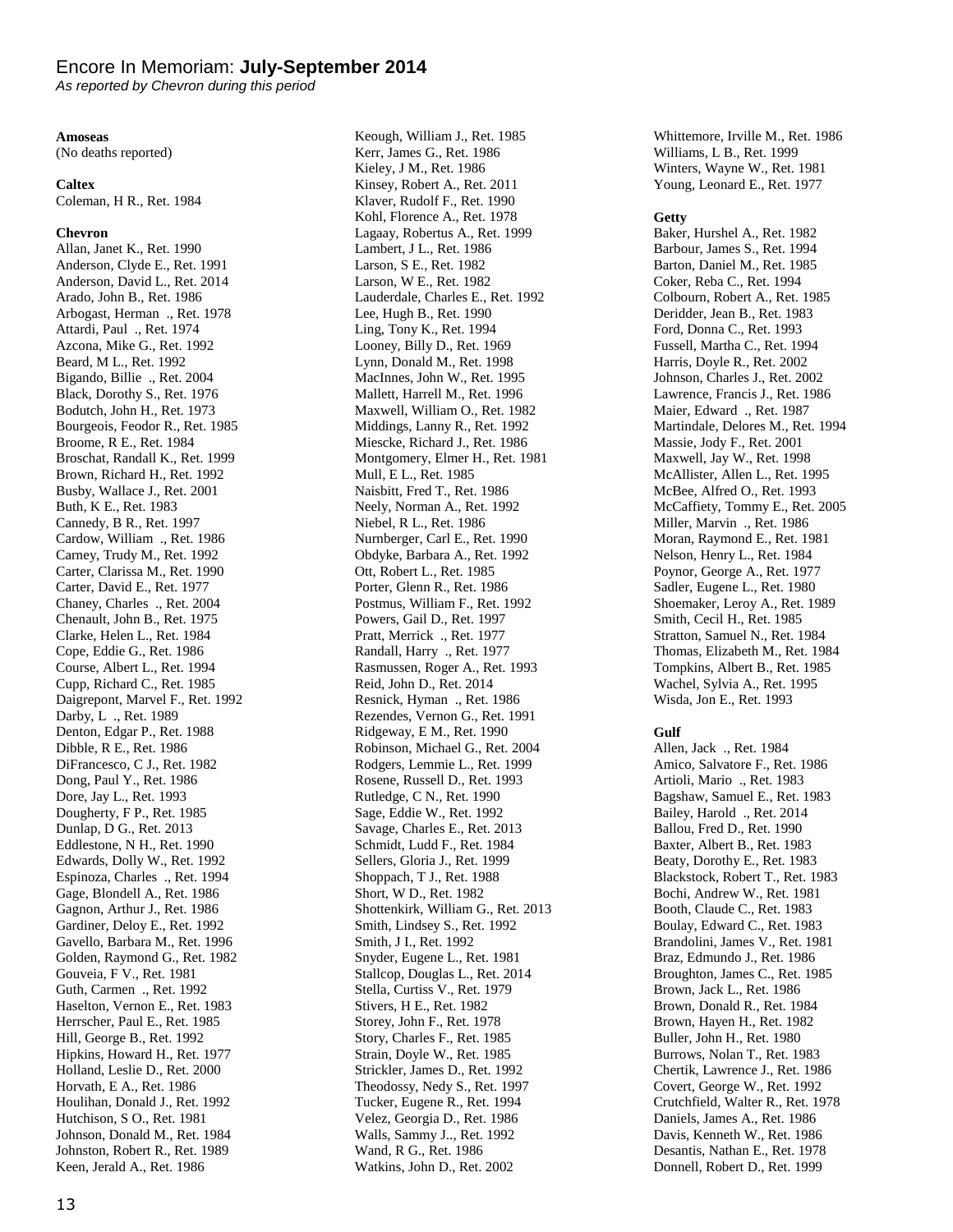Duplissey, Adolphus J., Ret. 1986 Estep, Sr., Warren B ., Ret. 1979 Evans, Clarence E., Ret. 1985 Fisher, Milton ., Ret. 1985 Foster, Earlie ., Ret. 1985 Frerking, Olinda R., Ret. 1979 Fultz, Maurice W., Ret. 1983 Girolamo, Fred ., Ret. 1982 Girten, Roy E., Ret. 1983 Gray, Cary C., Ret. 1986 Greenroyd, John H., Ret. 1982 Griffin, Lewis H., Ret. 2000 Hailey, Calvin W., Ret. 1983 Haines, Henry A., Ret. 1981 Hall, Wilma F., Ret. 1986 Henry, Jeanne S., Ret. 1979 Holden, Elmer S., Ret. 1985 Iglesias, Joseph G., Ret. 1985 Jackson, Kathy M., Ret. 2011 Johnson, William R., Ret. 1982 Johnston, Leroy R., Ret. 1981 Keeler, Joseph W., Ret. 1981 Kennedy, Robert E., Ret. 2000 Kennedy, William C., Ret. 1986 Kidder, Murphy J., Ret. 1995 Kilcoyne, Mary E., Ret. 1985 Knight, James H., Ret. 1994 Lansford, Jerry R., Ret. 1986 Laughlin, Paul W., Ret. 1983 Malone, Huey P., Ret. 1997 Maranowski, Norbert C., Ret. 1985 Mc Farland, Billy J., Ret. 1983 Mc Gurk, Lloyd G., Ret. 1985 McCrary, Bobbie ., Ret. 1985 McGovern, Francis J., Ret. 1978 McKenna, Robert C., Ret. 1992 Mincarelli, Nicholas A., Ret. 1983 Mosley, Jim I., Ret. 1983 Muhleman, Thomas M., Ret. 1983 Myers, Edgar W., Ret. 1983 Nicholson, William L., Ret. 1986 Nicolls, Eugene J., Ret. 1983 Noack, Reuben L., Ret. 1973 O'Connell, Charles E., Ret. 1985 Pence, Howard A., Ret. 1987 Perkins, John R., Ret. 1992 Quinn, Max L., Ret. 1989 Rainey, Marion W., Ret. 1978 Ralston, Robert E., Ret. 1985 Reynolds, Burl L., Ret. 1977 Ricks, Edna L., Ret. 1982 Roberts, Richard D., Ret. 1983 Robertson, Thomas J., Ret. 1992 Rogers, Reid H., Ret. 1985 Romaine, Warren A., Ret. 1982 Selwitz, Charles M., Ret. 1982 Siebert, James A., Ret. 1987 Singleton, George B., Ret. 1986 Smith, Ashleigh W., Ret. 1961 Smith, James W., Ret. 1986 Smith, Gerald W., Ret. 2011 Smith, Vertis E., Ret. 1983 Spindle, Forrest G., Ret. 1985 Stelly, Eli ., Ret. 1989 Thomas, H R., Ret. 1979 Trahan, Lovelace J., Ret. 1979 Trebac, Tessie J., Ret. 1978 Tuttle, Paul V., Ret. 1985 Vautier, Adolph A., Ret. 1990

Walton, Theodore J., Ret. 1986 White, Gale V., Ret. 1985 Williamson, Harold L., Ret. 1986 Winn, Jessie E., Ret. 2005 Young, Lloyd ., Ret. 1995

#### **MolyCorp**

Sanchez, Fred B., Ret. 1992 Witmer, Raymond H., Ret. 1990

#### **Plexco**

(No deaths reported)

#### **Tenneco**

(No deaths reported)

#### **Texaco**

Acosta, Robert J., Ret. 1987 Adame, Justo ., Ret. 1979 Adams, Harold W., Ret. 1972 Agnello, Onofrio A., Ret. 1986 Alberico, Eugene ., Ret. 1985 Ale, Carlton ., Ret. 1983 Aljoe, Courtney B., Ret. 1999 Arceneaux, Leslie R., Ret. 1982 Aupied, Aurestile V., Ret. 1983 Babin, Terrence J., Ret. 1999 Bartusiak, Raymond L., Ret. 1993 Basco, Frank W., Ret. 1986 Beaver, Willard W., Ret. 1986 Besson, Albert M., Ret. 1983 Best, Jack G., Ret. 1989 Billias, George ., Ret. 1976 Bollinger, Charles G., Ret. 1987 Boothe, Margaret A., Ret. 1986 Boyer, Donald M., Ret. 1983 Bradford, Oliver F., Ret. 1985 Brameier, James W., Ret. 1983 Breaux, Harris J., Ret. 1990 Brett, Rutherford R., Ret. 1988 Buckner, Donald A., Ret. 1985 Burke, John T., Ret. 1988 Butts, David L., Ret. 1985 Campo, Felix J., Ret. 1985 Canterbery, W E., Ret. 1984 Chaisson, Archie P., Ret. 1986 Chamberlain, Davis S., Ret. 1985 Cooper, Ben E., Ret. 1992 Costello, James C., Ret. 1986 Crosby, Douglas N., Ret. 1985 Dawson, Joseph H., Ret. 1984 Diver, Patrick E., Ret. 1982 Dodson, Carl C., Ret. 1982 Dolfinger, Raymond R., Ret. 1993 Donnelly, James T., Ret. 1987 Earnest, James G., Ret. 2002 Escobedo, Joe ., Ret. 1989 Estabrook, Donald A., Ret. 1989 Ferguson, William ., Ret. 1982 Ferguson, Paul C., Ret. 1982 Field, James J., Ret. 1986 Freeman, William G., Ret. 1988 Giles, Robert F., Ret. 1983 Gill, Verl ., Ret. 1982 Gilmer, William N., Ret. 1987 Gunner, Walter B., Ret. 1989 Hammon, Alvin D., Ret. 1995 Harmon, Donald C., Ret. 1982 Heblik, Steven ., Ret. 1985

Heisler, Robert Y., Ret. 1985 Hervieu, Frank H., Ret. 1994 Homen, Daniel D., Ret. 1992 Hussey, John E., Ret. 1985 Johnston, George R., Ret. 1990 Jones, Reece L., Ret. 1987 Jones, James R., Ret. 1989 Jones, K C., Ret. 1984 Keddy, Ardus ., Ret. 1983 Kelleher, John E., Ret. 1984 Kettle, Marvin W., Ret. 1995 La Rue, F Paul ., Ret. 1986 Lacey, Edward H., Ret. 1982 Laros, Frances E., Ret. 1985 Leblanc, Paul L., Ret. 1989 Leefe, John C., Ret. 1982 Leonard, Ivy J., Ret. 1977 Link, Charles B., Ret. 1981 Loehr, Rudolf G., Ret. 1989 Makins, William J., Ret. 1982 Mann, Robert W., Ret. 1993 Marks, T ., Ret. 1982 Maynard, Francis W., Ret. 1983 McCauley, Donald R., Ret. 1987 Meeks, Clifford C., Ret. 1980 Melancon, Willie L., Ret. 1982 Meleton, William J., Ret. 1989 Michna, Claus G., Ret. 1994 Miller, Humer L., Ret. 1981 Miller, Richard C., Ret. 1995 Moreno, Ted C., Ret. 1991 Morgan, James E., Ret. 1986 Morgan, Delbert W., Ret. 1984 Naquin, Elmore J., Ret. 1976 Nash, John P., Ret. 1986 O'Connor, James J., Ret. 1991 O'Leary, Thomas J., Ret. 1979 Osterback, Frank H., Ret. 1986 Pate, Howard M., Ret. 1988 Pearsall, Albert W., Ret. 1989 Peltier, Wilfred E., Ret. 1988 Perry, Paul M., Ret. 1982 Pincomb, Edwin M., Ret. 1985 Rayon, Andrus B., Ret. 1984 Reed, Michael L., Ret. 1977 Richard, Martin W., Ret. 1985 Richardson, Corliss D., Ret. 1999 Robertson, Maxie J., Ret. 1992 Roy, Wilson ., Ret. 1994 Schexnider, Andrus ., Ret. 1991 Scovel, Thomas R., Ret. 1992 Skinner, Betty Jean., Ret. 1984 Smith, Donald R., Ret. 1989 Snowden, Marjorie E., Ret. 1987 Stacy, Pruitt ., Ret. 1977 Stanly, Frank B., Ret. 1987 Stear, David S., Ret. 1984 Stevenson, Arnold L., Ret. 1985 Stpierre, Stillman J., Ret. 1983 Thelen, John A., Ret. 1984 Thibodeaux, Merlin J., Ret. 1987 Tiller, Willie H., Ret. 1985 Tomplait, Glenn D., Ret. 1994 Triolo, Salvatore ., Ret. 1985 Turk, Frank J., Ret. 1982 Turner, Calvin E., Ret. 1982 Versen, Harry F., Ret. 1988 Vickers, Arnold R., Ret. 1989 Voigt, Joy F., Ret. 1989